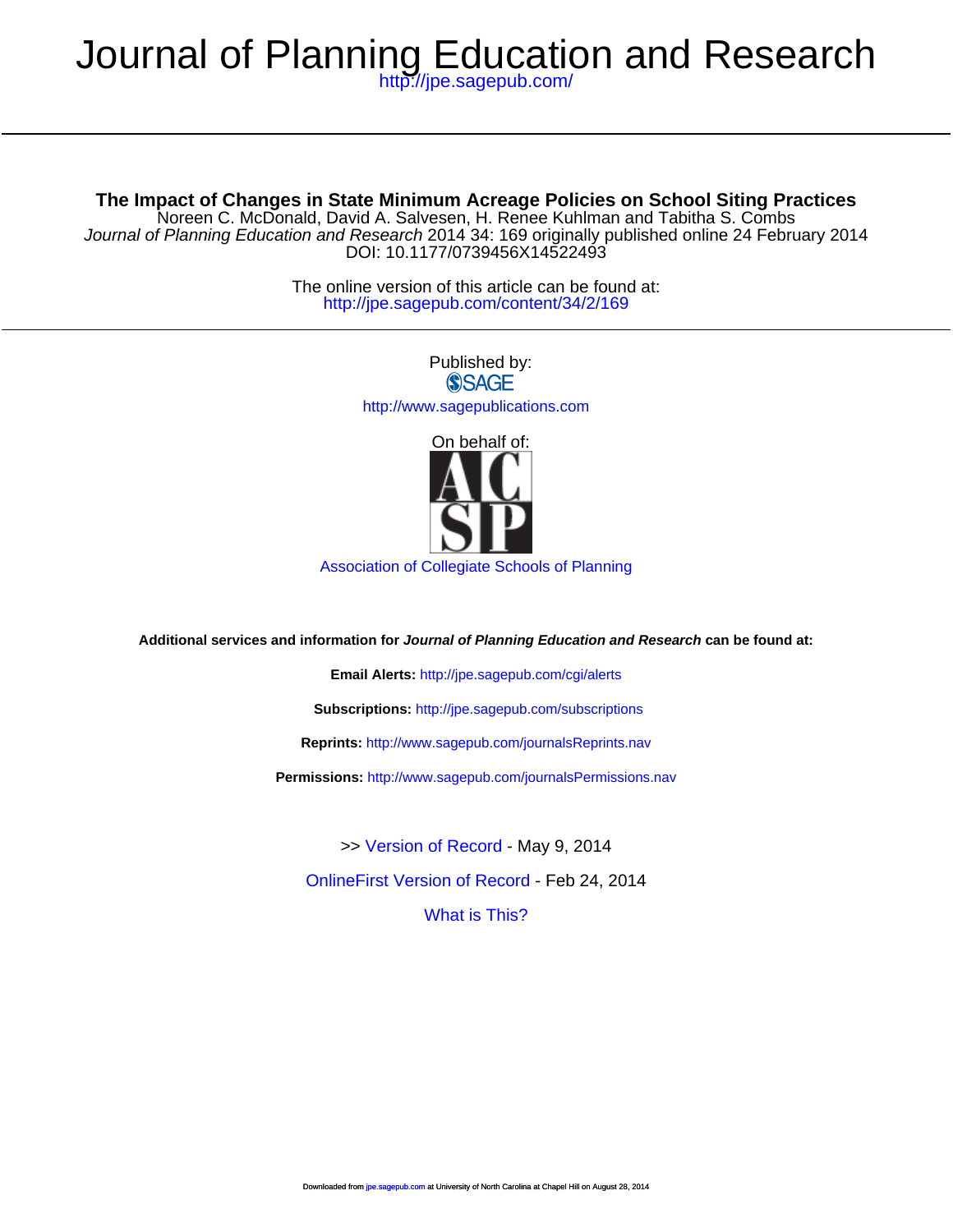## **The Impact of Changes in State Minimum Acreage Policies on School Siting Practices**

Journal of Planning Education and Research 2014, Vol. 34(2) 169–179 © The Author(s) 2014 Reprints and permissions: sagepub.com/journalsPermissions.nav DOI: 10.1177/0739456X14522493 jpe.sagepub.com



 $\mathsf{N}$ oreen **C. McDonald<sup>1</sup>, David A. Salvesen<sup>1</sup>, H. Renee Kuhlman<sup>2</sup>, and Tabitha S. Combs1**

### **Abstract**

Researchers and advocates have linked state guidelines on minimum acreage for schools to the abandonment of historic schools and increased barriers to walking and biking to school. This study examined how the elimination of minimum acreage standards in four states affected school planning processes and outcomes using mixed methods. We found that states changed school acreage policies because of concerns about sprawl and the rising costs of education facilities. However, changes in state acreage policies have not been accompanied by changes in district-level school planning processes and therefore on-the-ground impacts have been minimal in the years immediately after the policy change.

#### **Keywords**

infrastructure and capital facilities, schools, state policy, minimum acreage

## **Introduction**

In the early part of the twentieth century, elementary and secondary schools were built on small parcels, often less than ten acres. Today, it is not uncommon for elementary schools to occupy twenty acres and high schools to cover fifty acres or more. While the dramatic increase in the land devoted to schools results from many factors, including school consolidation, educational program demands, and changing land use patterns, previous research has identified state minimum acreage guidelines as a critical factor influencing local decisions about the location and acreage of new schools and ultimately our communities (Salvesen and Hervey 2003; Wyckoff, Adelaja, and Gibson 2011; Ewing and Greene 2003; Vincent 2006). These guidelines provide education facility planners with information about the smallest site considered suitable based on school type (elementary, middle, secondary) and expected enrollment.

Federal agencies, such as the EPA, and nonprofits such as the National Trust for Historic Preservation have cited concerns that these minimum acreage requirements push new schools to the outskirts of communities and may make it more difficult for students to walk and bike to school (Council of Educational Facility Planners, International and Environmental Protection Agency 2004; Beaumont 2003). In response, some states changed school siting policies. These changes provide a natural experiment on how statelevel school acreage policies impact district-level school siting practices. Through interviews and surveys with local and state officials involved in school siting, analysis of school acreage, and review of state guidance around school acreage, we consider the impacts of the policy change on normative guidelines, school siting practice and school acreages.

## **Conceptual Framework**

Our study focuses on the impact of state-level guidelines on local practices. Decisions about school location and acreage are complex and depend on a diverse set of factors from local land market conditions to school district revenue-raising capacity to the interaction between local governments and school districts (Wyckoff, Adelaja, and Gibson 2011; Norton 2007). While acknowledging the importance of these factors in school siting decisions, this article focuses on the role of the state education or school construction agency in setting school acreage policies and creating normative guidelines. We are interested in how guidelines become embedded in policy and what the impact is on the built environment. Our

Initial submission, February 2012; revised submissions, June and September 2013; final acceptance, September 2013

<sup>1</sup>University of North Carolina at Chapel Hill, Chapel Hill, NC, USA  $^{2}$ National Trust for Historic Preservation, Washington, DC, USA

#### **Corresponding Author:**

Noreen C. McDonald, University of North Carolina at Chapel Hill, 317 New East Bldg, CB 3140, Chapel Hill, NC 27599-3140, USA. Email: noreen@unc.edu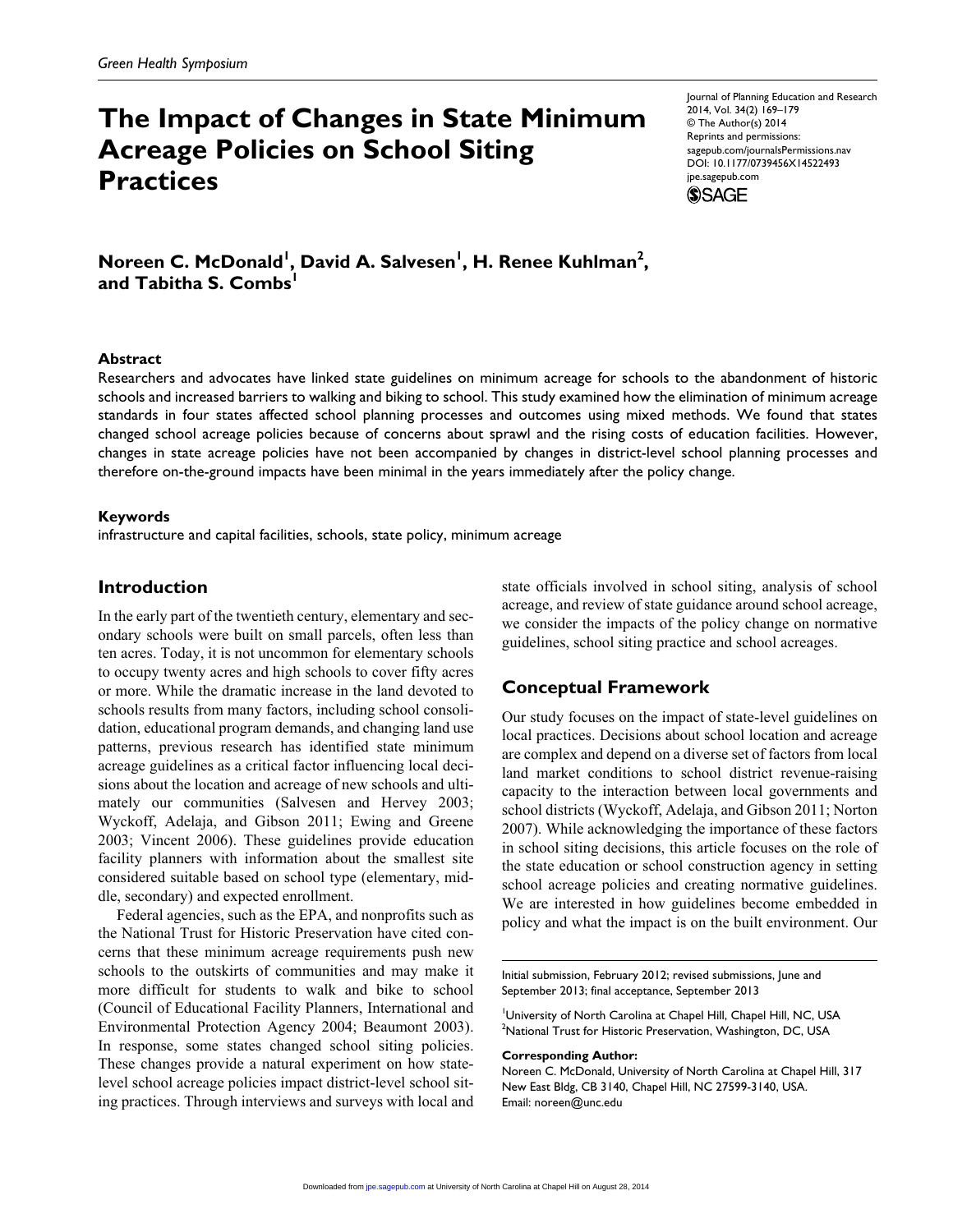work therefore draws heavily on the ideas of Southworth and Ben-Joseph (2003) and Ben-Joseph (2005a) who looked at the influence of street standards promulgated by nongovernmental groups on municipal policy and ultimately city form.

Residential street standards were meant to ensure "driver comfort, safety at high speeds, and the overall efficient movement of vehicles" while simultaneously ensuring "maximum livability" (Ben-Joseph 2005a, 41–42). In the 1960s, the Institute of Transportation Engineers recommended at least sixty feet in right of way and pavement widths of thirty-two to twenty-four feet for the driving lanes (Ben-Joseph 2005a, 42). The recommendations of professional organizations were rapidly adopted by municipal governments seeking to regulate residential development and ensure the maintenance of home values. These standards led to the creation of suburbs where 30 percent of land is allocated to roads (Ben-Joseph 2005a, xvii), and the wide roadways encourage high-speed driving that is perilous for other road users. It also stifled the ability of developers and policymakers to create new forms of suburban development.

Frustration with the guidelines led some jurisdictions to change regulations to increase flexibility, for example, Portland's Skinny Streets program (Southworth and Ben-Joseph 2003, 142); caused some developers to develop private street networks not subject to municipal regulations (Ben-Joseph 2005a, 143); and ultimately led professional organizations to offer more flexible standards, for example, the Institute of Transportation Engineers' (1997) *Traditional Neighborhood Development Street Design Guidelines*. These changes in guidelines have led to some changes in the built environment, with a growing inventory of subdivisions using innovative designs and municipalities rethinking their regulations. Change, however, has not been wholesale, with many communities continuing to require wide roadways in residential areas.

The history of school siting standards is in many ways analogous to street standards. Early school acreage guidelines grew out of efforts in the late 1800s and early 1900s to improve conditions in urban areas. Many schools of this era failed to provide outdoor play facilities (Wickersham 1871; Moore 2006; McDonald 2010). Some of the first minimum acreage guidelines—which were part of the 1929 *Regional Plan of New York and Its Environs*—were meant to address this deficiency and recommended a minimum of five acres for an elementary school, eight acres for a junior high, and twelve acres for a senior high (Strayer and Engelhardt 1929).

Those early, relatively modest, standards were a precursor to the school acreage guidelines developed by the Council of Educational Facility Planners, International (CEFPI)—a professional organization of education facility planners. These guidelines were intended to guide postwar suburban school construction and help practitioners avoid the problems encountered in previous decades. The 1949 CEFPI guide recommended five acres plus one acre for every hundred students for elementary schools, ten acres plus one acre for

every hundred students for middle schools, and ten acres plus one acre for every hundred students for high schools (McDonald 2010); by 1964, the recommended acreage was ten acres plus one acre for every hundred students for elementary schools, twenty acres plus one acre for every hundred students for middle schools, and thirty acres plus one acre for every hundred students for high schools (the ten/ twenty/thirty rule) (McDonald 2010). Thus, an elementary school with five hundred students would need at least fifteen acres, while a high school with two thousand students would need at least fifty acres. Rather than the original public health–oriented justification for the school acreage, the CEFPI standards addressed the concerns of education facility planners who faced rapid growth pressures in the postwar years. As the 1964 *Guide for Planning School Plants* stated, "sites of inadequate size have been one of the primary causes of early school building obsolescence" (National Council on Schoolhouse Construction 1964, 26). Purchasing large school sites provided insurance for unexpected increases in the student population.

### *From Guidelines to Policy*

Just as street design recommendations from professional organizations such as the Institute of Transportation Engineers rapidly became legal requirements when municipalities adopted them into local development codes (Southworth and Ben-Joseph 2003), the CEFPI guidelines were integrated into state school construction guidelines. By 1958, all states but Wyoming had established minimum size guidelines (Taylor 1958). These state guidelines may be formal requirements or recommendations; there is generally a process for school districts, particularly those in urban areas, to request waivers of the standards. However, these state guidelines often become binding because school districts adopt the state guidelines as their own local policy, thereby making the guideline a requirement (McDonald 2010). As Ben-Joseph has noted when analyzing the impact of development standards on urban form, this process "shields [local governments] from responsibility in decision making" and "break[s] the connection with the original rationale for [the standard's] existence" (Ben-Joseph 2005b, 1–2).

In the past decade, advocates, researchers, and government officials have begun to question whether minimum acreage standards have become disconnected from the original purpose and might be causing other unintended effects. Critics contend that minimum acreage standards have led to an increase in the siting of schools on the urban fringe where land values are lower and large parcels are available and abandonment of schools integrated into existing neighborhoods because they do not meet the acreage guidelines (Salvesen and Hervey 2003; Wyckoff, Adelaja, and Gibson 2011; Beaumont and Pianca 2002). Advocates and policymakers are concerned that this process contributes to sprawl, increases vehicle miles of travel, and reduces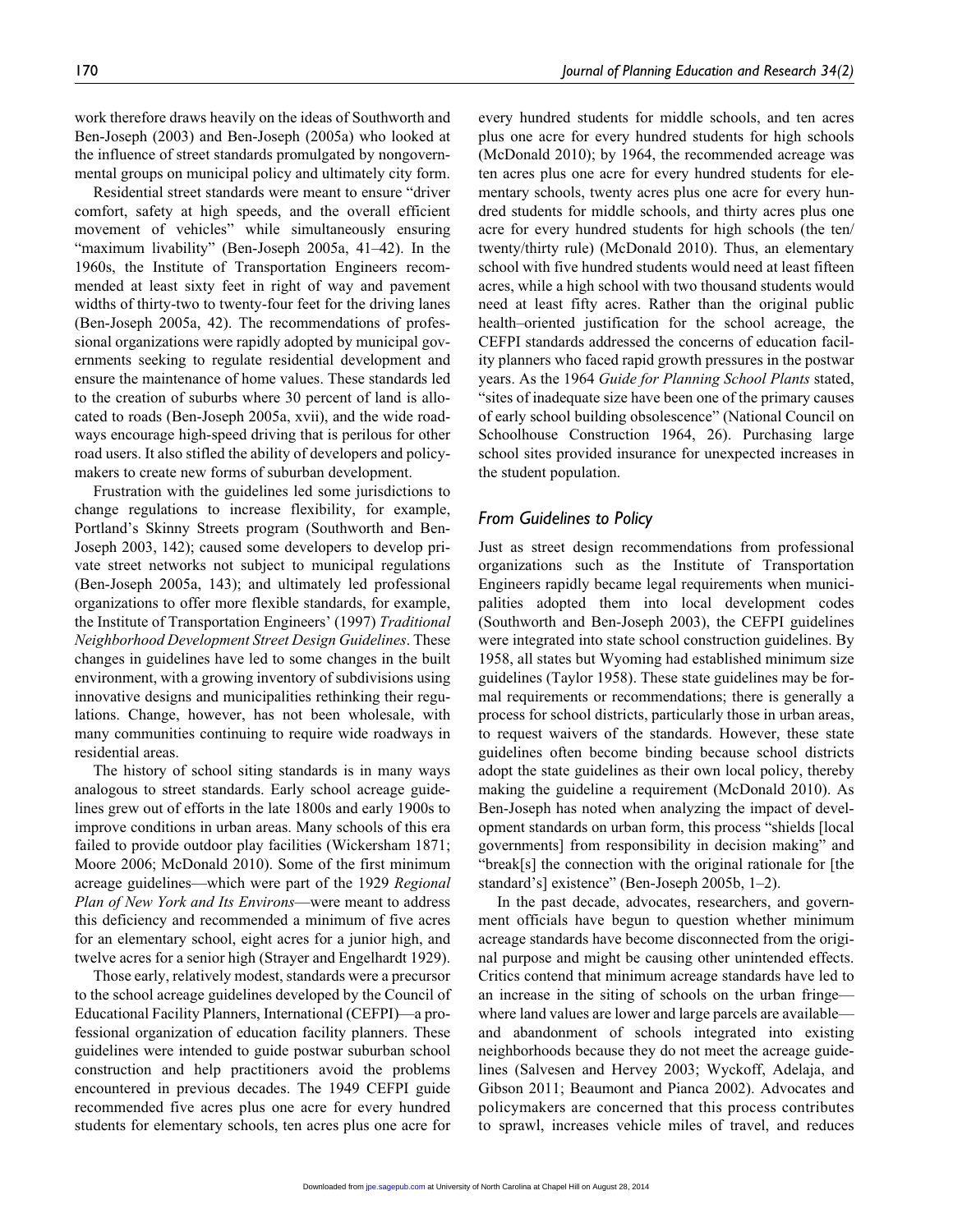|                                         |                         |         |                 | % Free or Reduced      |    | % School Construction         |  |
|-----------------------------------------|-------------------------|---------|-----------------|------------------------|----|-------------------------------|--|
|                                         | <b>School Districts</b> | Schools | <b>Students</b> | % White<br>Price Lunch |    | Funds from State <sup>a</sup> |  |
| Eliminated minimum acreage requirements |                         |         |                 |                        |    |                               |  |
| Minnesota                               | 555                     | 2.392   | 838,037         | 37                     | 74 | 21                            |  |
| New Mexico                              | 130                     | 862     | 338,122         | 67                     | 26 | 52                            |  |
| Rhode Island                            | 54                      | 317     | 143.793         | 43                     | 65 | 34                            |  |
| South Carolina                          | 105                     | 1.214   | 725,838         | 54                     | 53 | 2                             |  |
| Maintained minimum acreage requirements |                         |         |                 |                        |    |                               |  |
| California                              | I.I93                   | 10.124  | 6,289,578       | 53                     | 27 | 30                            |  |
| Georgia                                 | 212                     | 2.449   | 1,677,067       | 57                     | 44 | 15                            |  |
| New Hampshire                           | 277                     | 480     | 194.711         | 25                     | 90 | 31                            |  |

**Table 1.** Comparison of Study States, 2010–2011.

Source: National Center for Education Statistics, Common Core of Data.

<sup>a</sup>Data on percentage of school construction funds from state are from Filardo et al. 2010.

opportunities for physical activity (Ewing and Greene 2003; Council of Educational Facility Planners, International, and Environmental Protection Agency 2004; McClelland and Schneider 2004; Miles 2011).

Because of these concerns, CEFPI removed minimum acreage guidelines from its recommendations. CEFPI's 2004 *Guide for Educational Facility Planning* now endorses a flexible approach that supports schools as centers of community (Council of Educational Facility Planners, International 2004). Other entities have also worked to develop alternative guidelines for school location and acreage. The US Green Building Council's LEED for Neighborhood Development rating system rewards developments if 50 percent of new residences are within a half-mile walk of an elementary or middle school. The guidelines also set maximum acreage standards of five acres for an elementary school, ten acres for a middle school, and fifteen acres for a high school (US Green Building Council 2011). The EPA published *School Siting Guidelines* in 2011. These guidelines provide guidance on site selection, particularly potential health impacts, and are intended for states and school districts. The guidelines make no specific acreage recommendations, but do suggest that states eliminate minimum acreage requirements (U.S. Environmental Protection Agency 2011).

So now the question is whether the system that produced large minimum acreage standards can work in reverse. CEFPI and EPA have recommended removing minimum acreage requirements. Will these new recommendations become as embedded in policy as the original ten/twenty/ thirty acreage standards? Based on the uneven outcomes with changing street standards, we wanted to assess how changes in minimum acreage requirements impacted school planning processes and outcomes. Specifically, our study asked,

1. What factors motivated policy changes around minimum acreage requirements?

2. How were changes in state acreage requirements reflected in state guidance on the subject, school planning processes, and the acreage of new schools?

## **Study Design**

Changes to minimum acreage guidelines in several states allowed us to compare states that changed acreage policies to those that did not make changes. We selected the four states that eliminated state minimum acreage guidelines during the 2000s—South Carolina (2003), Rhode Island (2007), Minnesota (2009), and New Mexico (2009)—and compared these states to three states that had maintained their minimum acreage guidelines—Georgia, New Hampshire, and California. Comparison states were selected to match the geographic and size range of states that eliminated minimum acreage guidelines and based on researcher contacts with school siting decision makers. We used in-depth interviews and reviews of school siting guidance across these states to understand and identify the factors leading to changes in state policies on minimum acreage. To assess changes in school planning processes and outcomes, we used multiple methods including indepth interviews with state education agency and school district officials as well as staff at nonprofits and professional associations; an online survey of school siting decision makers; and an analysis of the acreage of newly constructed schools in South Carolina.

For the online survey and analysis of acreage, we focused on South Carolina and Georgia. This pair of states was selected because South Carolina's policy change was the earliest among our study states, increasing the likelihood of observing changes in local school siting practices. In addition, factors affecting school siting decisions (other than minimum acreage requirements) were similar between the states. The two states are similar demographically and geographically (Table 1) and both states pay for the majority of school district pupil transportation costs and provide low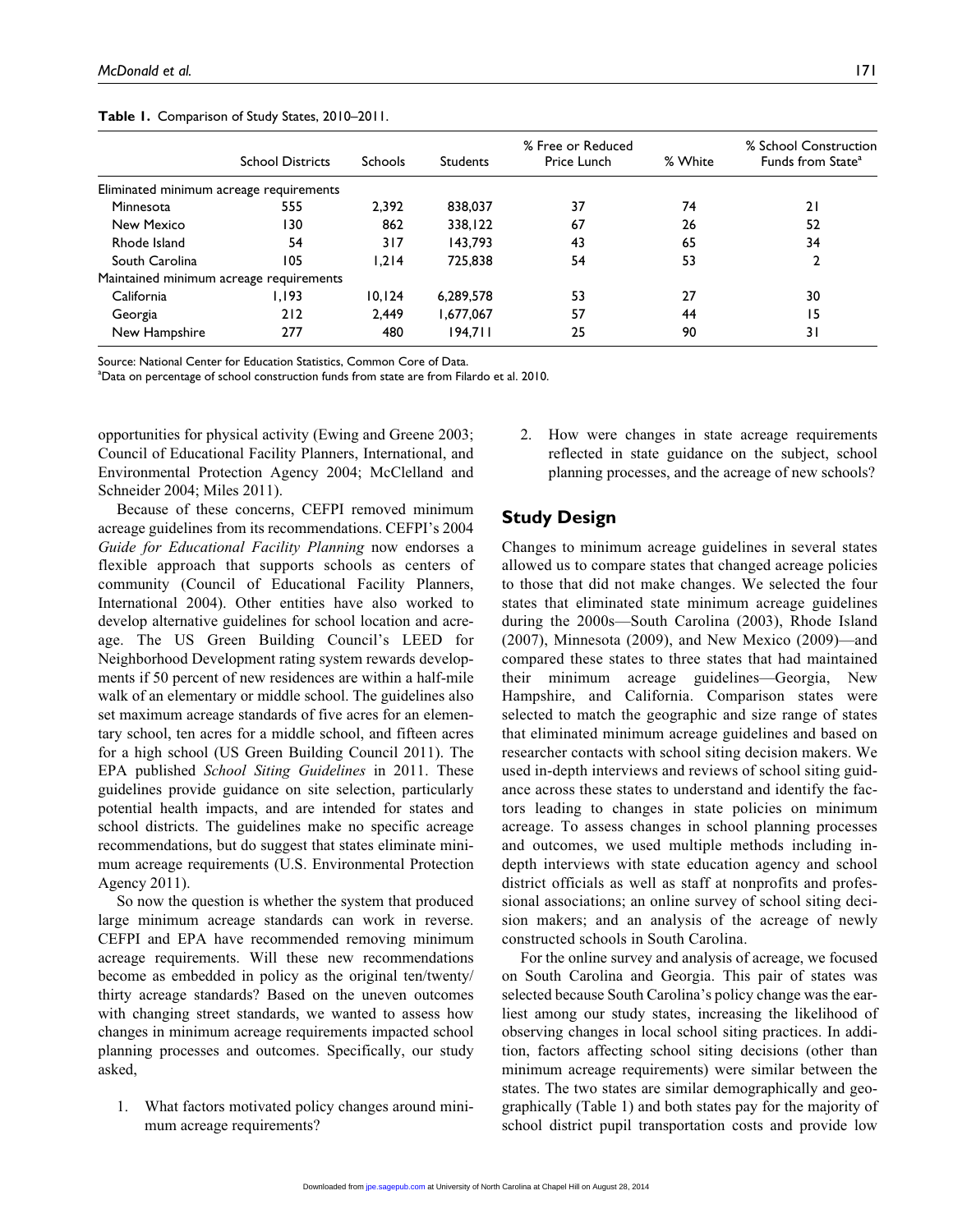|                                      | Number of Interviews | <b>State Agency</b> | <b>Professional Association</b> | <b>School District</b> | Nonprofit |
|--------------------------------------|----------------------|---------------------|---------------------------------|------------------------|-----------|
| Eliminated state acreage guidelines  |                      |                     |                                 |                        |           |
| Minnesota                            |                      |                     |                                 |                        |           |
| New Mexico                           |                      |                     |                                 |                        |           |
| Rhode Island                         |                      |                     |                                 |                        |           |
| South Carolina                       |                      |                     |                                 |                        |           |
| Maintained school acreage guidelines |                      |                     |                                 |                        |           |
| California                           |                      |                     |                                 |                        |           |
| Georgia                              |                      |                     |                                 |                        |           |
| New Hampshire                        |                      |                     |                                 |                        |           |

#### **Table 2.** Summary of Interviews.

levels of school construction funding. For example, both states were in the second lowest quartile of state support for school construction (Filardo et al. 2010). In Georgia, all school districts are fiscally independent and in South Carolina two-thirds of districts have revenue-raising capacity (Filardo et al. 2010). To understand school planning practices in these states, we conducted additional interviews, an online survey, and analyzed the acreage of school sites before and after the South Carolina policy change.

## **Methods and Data**

We utilized mixed methods to understand the impacts of changes in school siting guidelines and the motivations for policy change, including a review of state siting policies and guidance, interviews with key informants, an online survey of district-level school siting decision makers, and analysis of changes in school acreage before and after South Carolina's policy change.

## *Review of State School Siting Policies*

For all of the states in the study, we reviewed the current guidance available from the state education agency related to school acreage. The review focused on acreage requirements and recommendations. In South Carolina and Minnesota where minimum acreage requirements were removed by legislators, we also reviewed the legislation.

## *Key Informant Interviews*

We conducted interviews with individuals working on school facility planning at the state and local levels as government staff, members of professional organizations, and nonprofit staff (Table 2). Of the twenty interviews conducted, ten were from states that had removed minimum acreage standards and ten were from states with minimum acreage standards. The interviews included questions about the factors that led a state to change (or not change) its policies on school site sizes, the perceived effectiveness of the policy change, and the districtlevel school siting process. Interviews were taped, transcribed for analysis, and then reviewed by the research team to

determine key themes and extract differences and similarities across states that influenced state guidelines on school acreage.

## *Online Survey*

To examine how changes to state policies impacted local school planning in South Carolina and Georgia, we conducted an online survey of individuals involved in school administration and planning. The online survey included questions on the respondents' position and experience with school siting, awareness of state acreage guidelines, factors influencing school acreage decisions, and school acreage preferences. To recruit respondents in South Carolina, we used an email list developed for its 2009 School Siting Summit. This list was compiled from the membership of the state chapter of CEFPI, the School Board Association, superintendents, and school facility planners. In Georgia, the Georgia School Boards Association shared e-mail addresses of superintendents and school board members, and the Georgia CEFPI chapter sent the survey to its members on the researchers' behalf.

We received 324 valid responses to the survey from South Carolina and Georgia. Over three-quarters of respondents in South Carolina and Georgia were school district superintendents or school board members. To ensure comparability of the South Carolina and Georgia samples, we restricted the analysis to these two groups. The final sample of superintendents and school board members was 101 in South Carolina and 158 in Georgia. In South Carolina, the response rate was 18 percent among school board members and superintendents; in Georgia the response for these same groups was 14 percent. This response rate is low compared with other studies of school administrators (Norton 2007), though not out of line with response rates for even large government surveys such as the National Household Travel Survey (Federal Highway Administration 2011).

## *Analysis of Changes in School Acreage*

We investigated the impact of changes in state acreage guidelines on the size of school parcels by examining the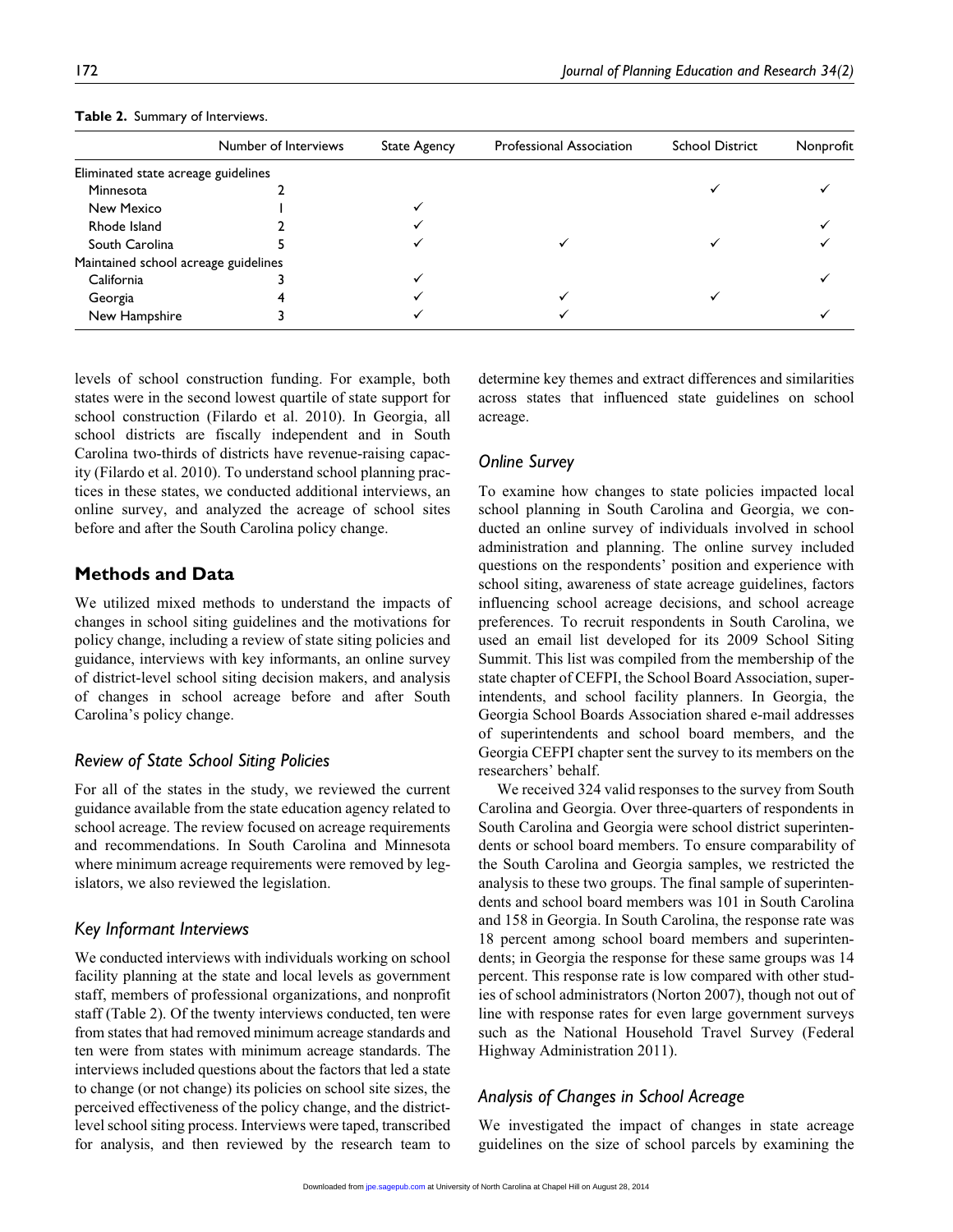acreage of school parcels before and after changes to state policy. We selected South Carolina, because the minimum acreage policy changed in 2003, allowing time for the guideline changes to impact on-the-ground outcomes. South Carolina has kept track of the size of parcels approved for school sites since the 1960s. Similar data from Georgia was not available. We analyzed the South Carolina Department of Education's list of parcels approved between January 1997 and March 2011. During this period, 283 school sites were approved. We excluded sites that were intended to serve multiple schools ( $n = 60$ ), vocational schools ( $n = 8$ ), accommodate administrative functions  $(n = 7)$ , were solely for additional acreage  $(n = 53)$ , or had missing information for acreage or approval date  $(n = 15)$ . After removing these school sites, there were 166 parcels available for analysis.

We compared average acreage before the policy change to those of schools sites acquired after the policy change. School site acquisition processes are long. Therefore, we allowed lag periods of zero to four years after the policy change. The statistical significance of our findings was the same no matter the lag period used. Therefore, our final analysis compared seventy-five school sites in South Carolina approved prior to January 2003, with ninety-one sites approved after January 2003. We compared differences in means between the two groups and disaggregated by school level. The lack of comparable school acreage data in Georgia means that our analysis cannot provide causal evidence of the policy's impacts. Instead, the acreage analysis assessed whether school acreage has changed over time and provided an opportunity to identify an association between the acreage policy change and practice.

## **Results**

## *Review of State School Acreage Policies and Guidelines*

In their guidance for school districts, California, Georgia, and New Hampshire recommend minimum acreage for school sites. Georgia and New Hampshire use smaller versions of the former CEFPI guidelines (ten/twenty/thirty). California provides very specific estimates of acreage requirements by presenting separate recommendations for building space, grounds, parking, play and sports facilities (California Department of Education 2000). While California does not "recommend exceedingly large schools," it recognizes that "some districts may desire to build schools that exceed the requirements" and provides different guidance later in the Guide for these expanded sites with total acreages of 10.2–11.7 acres for grades one to three; 17.2–18.5 acres for grades four to six; 27.4–29.4 acres for grades six to nine without football/track facilities; 33.7–35.7 for grades six to nine with football/track facilities; and 61.5–82.2 acres for high schools (California Department of Education 2000).

According to the *Georgia Guideline for Educational Facility Site Selection* (2012), the recommended site sizes of five acres for elementary, twelve acres for middle, and twenty acres for high schools—plus one acre for each additional hundred students—apply to all circumstances including "the purchase of all new sites on which an educational facility will be constructed, the purchase of additional acreage for an existing educational facility site, existing sites on which a new educational facility will be constructed, before reopening a closed facility, or any leased or privately owned site on which public school students will be attending school or an educational program." The planning document also states, "Although minimum useable acreages are established, large acreages are highly desirable." A variance may be granted if the local school district proves that the smaller site can accommodate "all facility, parking, and outdoor areas."

New Hampshire's *Minimum Standards for School Sites* (1999) requires school districts to meet minimum site sizes of five acres for elementary, ten acres for middle, and fifteen acres for high schools—plus one acre for each additional hundred students—before providing "building aid" or construction funding. New Hampshire also limits the amount of land available for state funding with a maximum site size of ten acres for elementary, twenty acres for middle, and thirty acres for high schools—plus one acre for each additional hundred students. The state's *Manual for Planning and Construction of School Buildings* (New Hampshire Department of Education 2006) indicates that waivers are available and, according to our interview with the New Hampshire Department of Education, frequently granted in cases where urban sites cannot meet the standards.

Of the four states that removed minimum acreage requirements, Minnesota and South Carolina revised their acreage policy via legislative measures and Rhode Island and New Mexico changed their minimum acreage requirements through administrative action. In 2009, Minnesota passed a measure in the Education Omnibus bill (HF 2) that stated that the Education Commissioner may not issue "a negative or unfavorable review and comment" for a school facility "solely based on too little acreage of the proposed school site." However, the current *Guide for Planning School Construction Project in Minnesota* (Division of Program Finance 2003) lists a minimum number of acres for constructing a new school facility that are larger than the guidelines in Georgia, New Hampshire, and are almost equal to the ten/twenty/thirty acreage guidelines. The same adopted measure in HF 2 reiterated that "the local school board retains the authority to determine the minimum acreage needed to accommodate the school and related facilities."

In 2003, the South Carolina legislature eliminated its acreage requirement, "Notwithstanding another provision of law, a requirement that public schools be constructed on a lot or parcel of certain minimum size is prohibited." After the change, the South Carolina Department of Education's Planning and Construction Guide described this elimination and encouraged districts to utilize the latest CEFPI recommendations.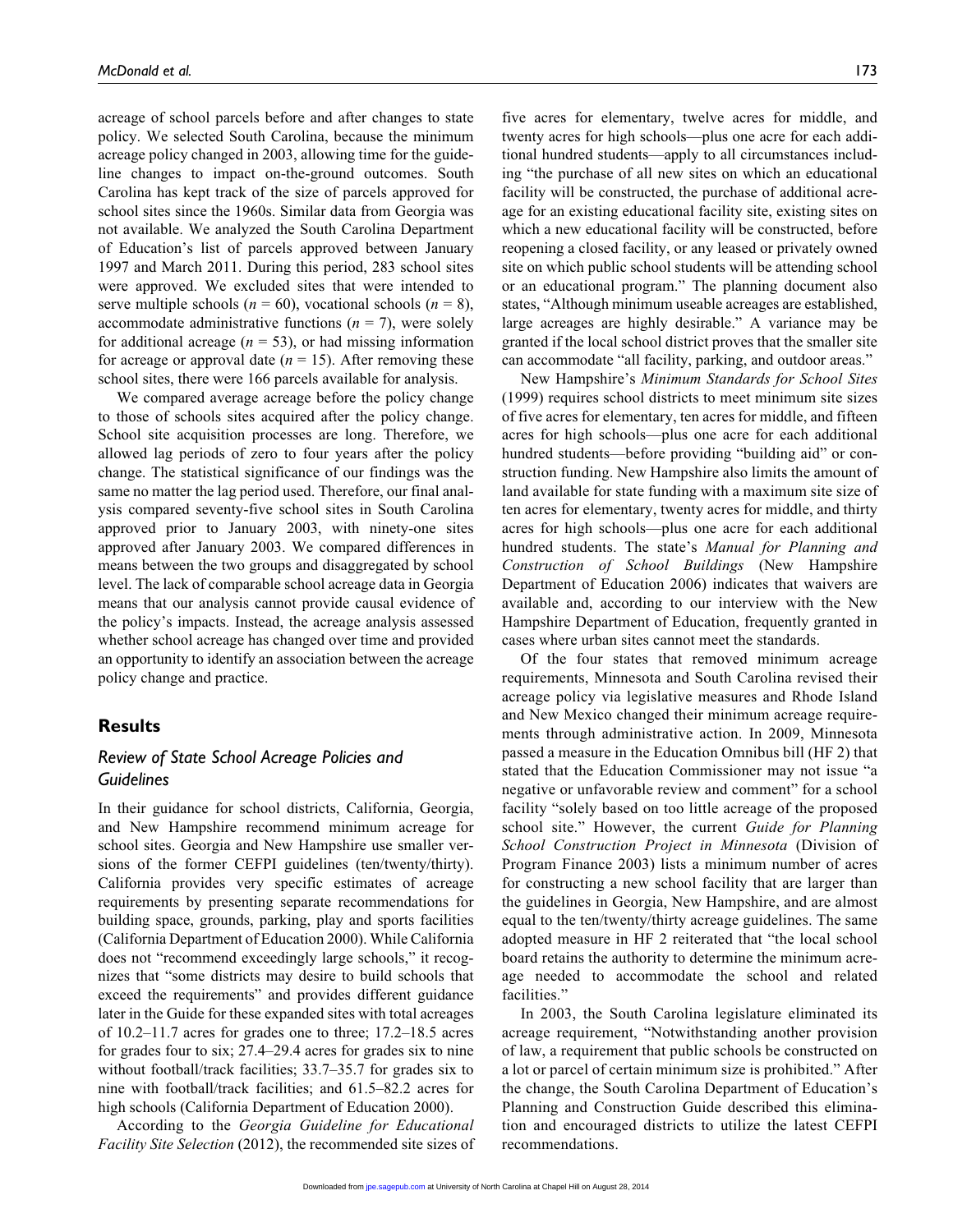Rhode Island and New Mexico changed their minimum acreage requirements through administrative action. Rhode Island revised its policy guide as a result of a Governor's Growth Planning Council that met in 2001 and 2002. The Commissioner of Elementary and Secondary Education added a two-page addendum to the state's school siting guidance that recommended against using minimum acreage when selecting sites. However, this information was not available online until 2007 when the state revamped its regulations. In 2009, the New Mexico Public School Facilities Authority reevaluated its guidance and eliminated its acreage requirements. Instead of recommending a certain number of acres based on student size, New Mexico now asks school districts to submit information about the planned curriculum and the desired learning environment when applying for state funding for school renovation or construction.

Review of school sites by the state is mandatory in each of the state's policies we reviewed. Whether labeled as recommendations, standards, or guidelines, the minimum acreage for school sites is set by the state and therefore must be followed by the school districts unless a waiver is granted.

### *Interviews*

The interviews probed why states had changed—or failed to change—minimum acreage requirements, the implementation of changes, and perceptions of impacts.

*Factors motivating the revision (or decisions not to revise) of state school siting policies.* When interviewed, respondents in South Carolina, Rhode Island, Minnesota, and New Mexico expressed three motivations for removing minimum acreage standards. The first theme was a desire to build or keep open schools on small acreage generally located in more urban areas. A staff member at the South Carolina state education agency stated that the motivation for eliminating minimum acreage requirements was "concern over losing neighborhood schools." Similarly, a staff member at a Rhode Island state education agency reported that the minimum acreage requirements had "preclude[d] building any schools in any urban environment, because there's no way you'd have that kind of acreage available." While most states had maintained waiver processes to allow construction of smaller schools, respondents felt that eliminating minimum acreage requirements created more flexibility.

Concerns about the cost burden of building ever-larger schools were the second theme motivating the removal of minimum acreage standards in some states. These statements accord with documented sharp increases in the cost of school construction in recent decades (Vincent and Monkkonen 2010). Key informants expressed concern about the additional and often hidden costs of building schools on larger, more distant sites, including the costs of infrastructure and busing.

We noticed that there were some circumstances where there seemed to be the potential for the district to reuse or renovate and add on to an existing facility at a much lower cost versus going out to the fringe, outside of town, and buying a huge site where there are no utilities. (New Mexico State Education Agency)

The final reason given for removing minimum acreage regulations was a desire to limit sprawl. "Early on, the [nonprofit] organization targeted [the state's] minimum acreage requirements as something to change, because we realized it was a critical factor in promoting sprawl" (respondent from Minnesota nonprofit organization). It appears that advocates and elected officials saw changing school acreage standards as a "low-hanging fruit" of addressing sprawl. For officials, changing the acreage guidelines imposes no additional costs or regulations on local government. In fact, the elimination of minimum acreage standards serves to increase local control.

Key informants from states with minimum acreage requirements provided insight into why minimum acreage policy has not been changed after the 2004 revision by CEFPI that advocated flexibility in site size. Some respondents identified benefits from larger schools. For example, larger sites address concerns about future expansion. As expressed by a California respondent working for a government agency, "[The guidelines] serve as a bargaining chip [for the districts] with . . . developers to make sure that they got enough space set aside." A Georgia school district leader expressed it this way, "You have a severely unknown future . . . so I want some expansion room. But it's more than that. It's the opportunity of what could come in the future to better serve the community." Others felt that the state needed the guidelines since local school districts lacked real estate expertise because they acquired land so infrequently. "I think it gives school systems in general who may not have the expertise . . . at least a guideline to go by because they're not real sure sometimes what they actually need, especially in a smaller school system, smaller county, smaller towns" (Georgia respondent from state agency). Others said that smaller sites did not provide as much educational space and therefore as many educational opportunities as larger sites and that it was easier to do future boundary changes with fewer larger schools than with many smaller schools.

*Uneven implementation and impact on practice.* In states that eliminated minimum acreage requirements we asked respondents about how the change had been communicated and the impacts on practice. Some respondents reported that state policy changes had impacted local practices. In Rhode Island informants believed that removing the minimum acreage standard had a positive effect, but the state's small size makes it challenging to see any impact. One Rhode Island interviewee said "if we had had that [minimum acreage requirement] in our regulations, we probably would not have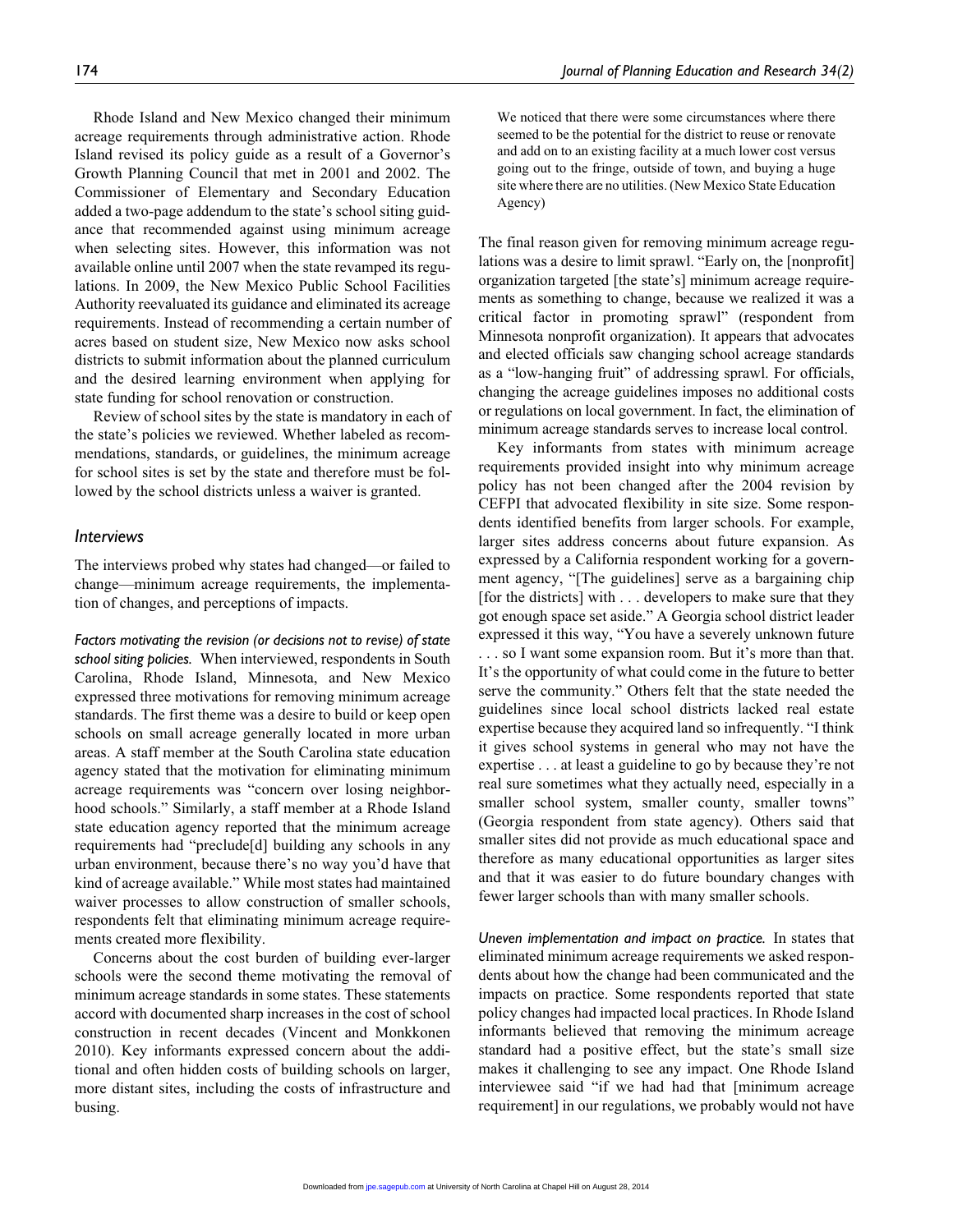approved a few projects." According to another respondent from Rhode Island, "We may have made a great policy change, but we're also not a state that's building a lot of new schools and we've only got thirty-nine cities and towns and only thirty-six school districts, so you're not going to see a lot of movement in a given year."

In contrast, respondents from South Carolina and Minnesota felt the policy change had not impacted practice. As stated by a school district staff member in South Carolina, "While it [minimum acreage requirement] has been removed in practice, nothing has changed." One explanation given for the lack of impact was that districts continued to use the older minimum acreage requirements even after the policy change.

It seems to me that even though the minimum acreage standards were repealed, they still are used by a majority of the school districts as a way for making decisions on where schools will be placed and the amount of land that they need. (South Carolina nonprofit)

Similarly in Minnesota, a key informant from a nonprofit organization stated:

The challenge is that, we passed this rule, but I would be reasonably certain that all the school districts and school boards probably don't know that we changed it.

The reasons given for this were lack of knowledge of state policy changes, school district policies that used the older acreage standards, and risk aversion.

Another explanation for the lack of change is that other regulations impact school acreage. For example, local government regulations for traffic impacts can also encourage larger school sites. Respondents in California, Georgia, and South Carolina noted that schools must provide sufficient space for vehicle queuing on site to avoid congestion on public roads.

Cities are requiring no on-street parking, so we're building huge traffic patterns on site. (California state agency)

Some of the new schools have what we call fairly significant stacking lanes, where parents are dropping off, and to keep them from backing up on school sites, we have 1,400 linear feet of stacking lanes so that cars can get off of those sites. (South Carolina state agency)

#### *Survey Analysis*

School superintendents and school board members in South Carolina and Georgia reported their experience with school siting through an online survey. The survey asked about familiarity with state policies around minimum acreage, probed the factors that influence school siting decisions,

| Table 3. Role in Selecting Sites for New Schools. |  |
|---------------------------------------------------|--|
|---------------------------------------------------|--|

|                          | Proportion (%)         |                               |  |
|--------------------------|------------------------|-------------------------------|--|
|                          | Georgia<br>$(n = 158)$ | South Carolina<br>$(n = 101)$ |  |
| Role (multiples allowed) |                        |                               |  |
| Identify sites           | 23                     | 30                            |  |
| <b>Review sites</b>      | 48                     | 51                            |  |
| <b>Recommend sites</b>   | 32                     | 33                            |  |
| Approve sites            | 65                     | 65                            |  |
| Location                 |                        |                               |  |
| Urban                    | 15                     | 13                            |  |
| Suburban                 | 24                     | 31                            |  |
| Rural                    | 61                     | 56                            |  |

**Table 4.** Awareness of and Information Sources about State School Facility Policy.

|                                                                          |                        | Proportion (%)                |  |  |
|--------------------------------------------------------------------------|------------------------|-------------------------------|--|--|
|                                                                          | Georgia<br>$(n = 158)$ | South Carolina<br>$(n = 101)$ |  |  |
| State has established minimum acreage guidelines                         |                        |                               |  |  |
| Yes                                                                      | 58                     | 61                            |  |  |
| No                                                                       | $\overline{2}$         | $\mathsf{L}$                  |  |  |
| Don't know                                                               | 30                     | 28                            |  |  |
| Source of information on school facility planning (multiples<br>allowed) |                        |                               |  |  |
| State department of education                                            | 65                     | 61                            |  |  |
| School district staff                                                    | 14                     | 21                            |  |  |
| Continuing education/<br>conferences                                     | 67                     | 71                            |  |  |
| Word of mouth                                                            | 20                     | 24                            |  |  |

and assessed their normative views on school acreage. Respondents were involved in multiple aspects of the school siting process, including identifying, reviewing, recommending, and approving sites (Table 3). Superintendents and board members were most likely to report approving sites (65 percent) and reviewing school sites (50 percent). Respondents self-reported their location in region and the majority of respondents were in rural areas; one-quarter to one-third of respondents were in suburban school districts and the balance were in urban areas.

*Knowledge of minimum acreage requirements.* We asked respondents whether their "state established guidelines on the minimum number of acres needed for a school." Approximately 60 percent of respondents said "yes," about 10 percent said "no," and 30 percent did not know (Table 4). Most interesting was that these proportions were consistent across South Carolina and Georgia despite their different policies and guidelines on minimum acreage. For these senior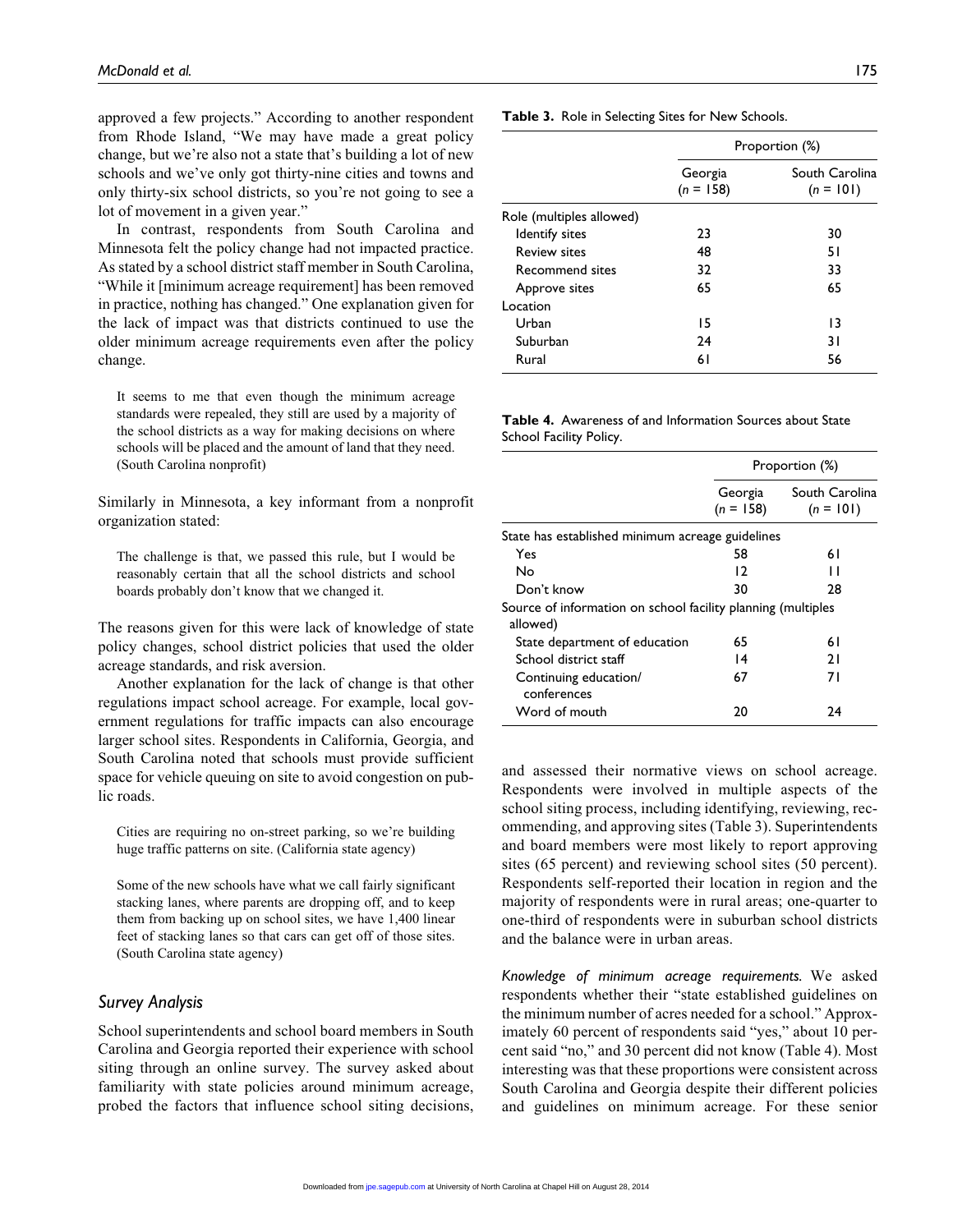|                                               |                       | Proportion (%)                |
|-----------------------------------------------|-----------------------|-------------------------------|
|                                               | Geogia<br>$(n = 158)$ | South Carolina<br>$(n = 101)$ |
| Sewer and water availability                  | 93                    | 95                            |
| Land costs                                    | 92                    | 89                            |
| Space for parking and<br>queuing              | 90                    | 90                            |
| Parcel size                                   | 88                    | 81                            |
| Distance from student<br>population           | 85                    | 90                            |
| Space for playground                          | 83                    | 83                            |
| Access to major road                          | 71                    | 79                            |
| Distance to fire and<br>emergency services    | 74                    | 74                            |
| Parcel shape                                  | 53                    | 58                            |
| Proximity to other<br>recreational facilities | 44                    | 48                            |
| Students can walk and bike                    | 37                    | 43                            |

**Table 5.** Proportion of Respondents Rating Factor as Important or Very Important in School Siting Decisions.

**Table 6.** Average Approved Acreage before and after Elimination of South Carolina's Minimum Acreage Guidelines.

|             | Sample Size |    | Average<br>Acreage |      |                                      |                  |
|-------------|-------------|----|--------------------|------|--------------------------------------|------------------|
|             |             |    |                    |      | Before After Before After Difference | $t$ ( $b$ Value) |
| Elementary  | 41          | 47 | 29.8               | 33.4 | 3.6                                  | 0.64(.523)       |
| Middle      | 18          | 22 | 65.2               | 53.5 | $-11.7$                              | 1.11(0.276)      |
| <b>High</b> | 16          | 22 | 89.7               | 80.4 | $-9.2$                               | 0.48(.635)       |

Note: *Before* refers to schools approved between January 1997 and December 2002. *After* refers to schools approved between January 2003 and March 2011. Parcels serving multiple schools and administrative functions were eliminated from the analysis.

acquired prior to the policy change (29.8 acres). For middle and high schools, there was a decrease in average acreage but the change was not statistically significant. A similar pattern was observed after controlling for the number of students in a school (results not shown). Because we lack data for a control state such as Georgia, there is still a possibility that the elimination of minimum acreage standards slowed the increase in school parcel size.

## **Policy Implications**

Our study analyzed the impact of state school acreage policies on school planning and found that eliminating minimum acreage guidelines has had little immediate impact on school siting practices. Interviewees reported that many school districts continued to utilize the outdated CEFPI standards because they were either still listed as recommended acreages in state guidance, still district policy, or because other objectives such as providing adequate parking and queuing space and minimizing land costs dictated site selection. The online survey of school board members and superintendents in South Carolina and Georgia found that the majority believed their state had minimum acreage requirements though, in fact, only Georgia does. In South Carolina, there was no statistically significant change in the average acreage of schools after the removal of minimum acreage requirements. These results may not be surprising given the experience with changing street standards. Flexibility in street standards led some jurisdictions and developers to complete innovative projects and revise institutional practice. However, change has been uneven, with many jurisdictions continuing with previous street design practice.

Why has there been little observable impact of changing minimum acreage guidelines? There are several possible explanations. The first is that state policy change can be slow to be adopted locally. Change may come to school siting practice, but may require time for information dissemination. Another explanation is that it takes time for innovative examples to appear and become known to practitioners. Because the siting of public schools is a bureaucratic process

decision makers, it may not be surprising that they are not familiar with state minimum acreage policies—staff or consultants would be responsible for providing boards and superintendents with current information on these policies. From a policy change perspective, it may be more concerning that in South Carolina 61 percent of decision makers believe that the state has established guidelines on the minimum number of acres needed for a school.

*Key factors in school siting decisions.* The survey asked respondents to rate eleven factors on a five-point Likert-type scale to evaluate the importance of each factor in school siting decisions. At least nine in ten respondents identified the availability of water and sewer, land costs, space for parking and queuing, and distance from student populations as important or very important factors. Three factors were significantly less likely to be viewed as important by decision makers: whether students can walk or bike to school, proximity to other recreational facilities, and parcel shape. The results were consistent across South Carolina and Georgia with no significant differences (Table 5).

## *Analysis of School Acreage Before and After South Carolina's Change in State School Siting Guidelines*

Analysis of school acreage in South Carolina showed no statistically significant difference in site size after the elimination of minimum acreage requirements in 2003 (Table 6). For example, the forty-seven elementary sites approved after South Carolina changed their school siting policy were *larger* (33.4 acres), on average, than the forty-one sites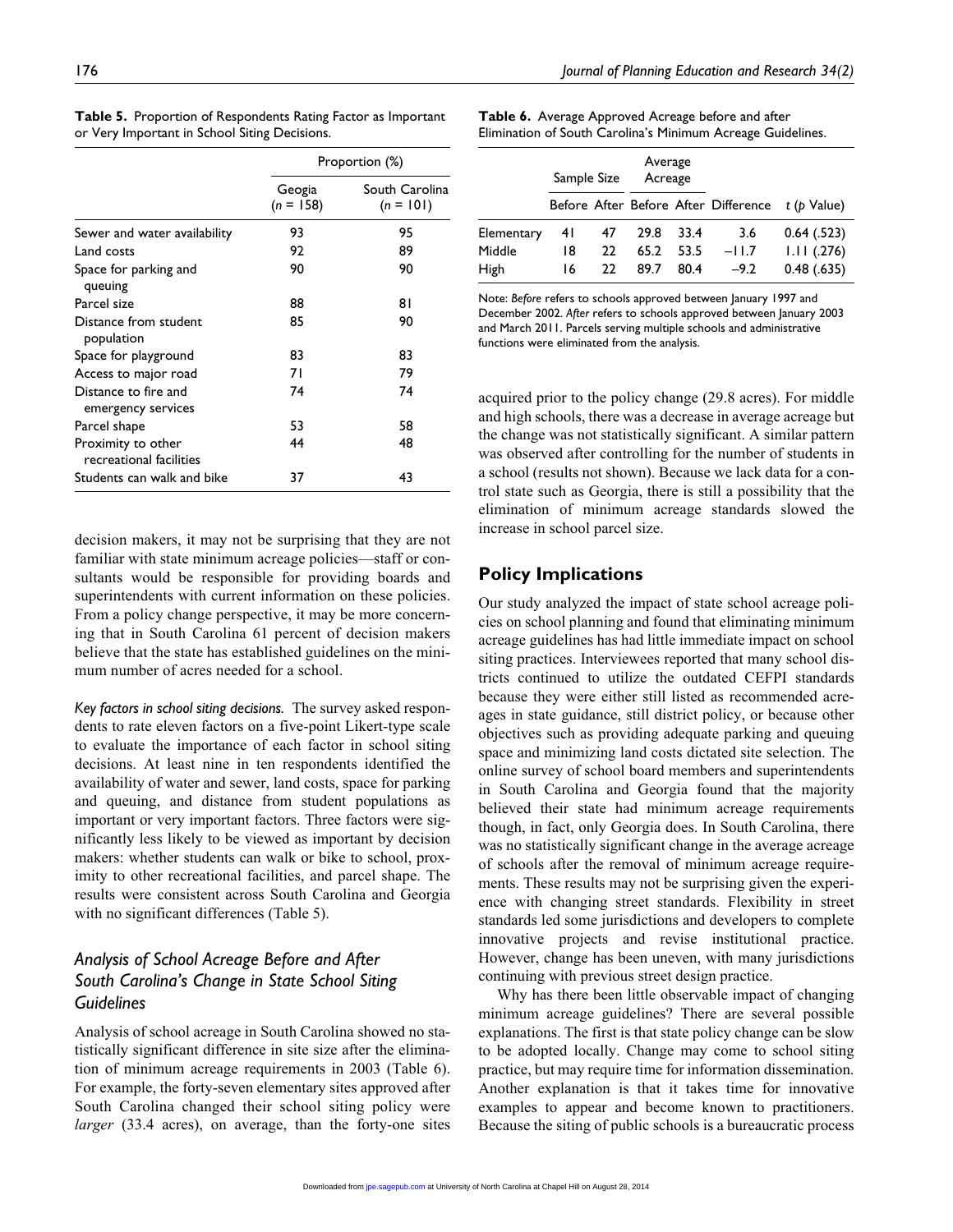controlled by the public sector, changing outcomes requires changing institutional practices and regulations. In the context of street design, the option of creating private street networks has allowed innovative subdivisions to move forward. Such a process is not available to most school districts. This highlights the role of the private sector in changing governmental rules and practices and highlights a difference between street standards and acreage guidelines.

Other explanations focus on the particular way that changes to minimum acreage requirements were carried out. A critical factor is that institutional guidelines and norms have not always shifted in response to policy changes. State education and construction agencies often provide recommendations on acreage—irrespective of whether acreage minimums exist. For example, in Minnesota, the legislature decreed that inadequate acreage could not be used by the state education agency as justification for rejecting a proposed school site. Despite this, the state education agency continues to provide recommended acreages in its school construction guide. School districts may look to or even adopt the state recommendations for their local policies and these recommendations can continue to influence built form.

The other explanation for why removing minimum acreage has had a muted impact on practice is that selecting school locations is a complex process where officials are trying to meet multiple objectives, including cost minimization, access to sewer and water, acceptable buildability, and are subject to local real estate market dynamics as well as local politics. Given the complexity of the process, it may not be surprising that changing one regulatory element has little impact. This concords with previous research detailing the complex set of factors influencing site selection (Wyckoff, Adelaja, and Gibson 2011; Norton 2007; McDonald 2011).

What are the implications of these findings? The first is that the focus among academics, nonprofits, and federal agencies on minimum acreage policies may miss the mark. In practice, many states that have no minimum acreage standards prominently display recommended acreages in school facility guidebooks. In contrast, some states with formal minimum acreage standards have robust waiver programs that allow school districts to tailor school sites to the local context. In addition, our findings highlighted how local land use regulations, for example, traffic impact analysis, affect school acreage and site selection, impact school siting. Several interviewees commented on how parking and queuing requirements require large amounts of land. These requirements are a response to the rise in the number of parents driving their children to school in the United States; as of 2009, nearly one in two students were driven to school (McDonald et al. 2011). There is a need for further research to identify how local regulations interact with state policy to influence outcomes (Vincent 2006).

Based on these findings, we would recommend that states eliminate minimum acreage requirements to ensure that school districts have the necessary flexibility to meet their educational and infrastructure needs. However, simply changing the state policy will not be enough to change practice—as this study highlights. Our study suggests that states need to provide more education on school siting and examples of successful outcomes to practitioners and decision makers. One of the reasons why minimum acreage guidelines have been so influential on school planning practice is that the decision makers—school board members and superintendents—generally do not have formal training in school facility planning and therefore rely heavily on recommended guidelines. States could influence practice by providing examples of best-practice school design in urban, suburban, and rural areas that provide information on construction costs and address critical topics such as room for future expansion. For example, South Carolina maintains a best practice document around school planning (South Carolina Department of Education, n.d.); this document could be amended to showcase how site selection might vary across communities of different size and location. A similar approach has been important in changing approaches to subdivision street design. Case studies of innovative subdivisions and municipal regulations have been a prime reason that the design of subdivisions has started to change. By documenting that narrower rights of way provide adequate property access for residents and emergency vehicles, the case studies address concerns of developers and planners.

There are several important limitations of this analysis. The first is that our results may not generalize beyond the states studied; future research should explore issues related to school siting in other geographic contexts. Second, our results are limited by the number of interviewees, survey respondents, and the low survey response rate. Third, our analysis of school acreage in South Carolina did not address whether there have been other changes beyond site acreage such as decisions to renovate rather than replace schools, nor were we able to compare the South Carolina results with equivalent information from Georgia.

## **Conclusion**

Several states recently have changed state school siting policies to give school districts more flexibility to build schools on smaller sites. Our study showed that these changes have not yet strongly impacted siting practices or school acreage purchased by school districts. Several reasons for the lack of impact emerged. First was that state guidance on recommended school acreages has important impacts on district practice and internal policies. In some states that have eliminated minimum acreage requirements, state school facility guidance has not reflected this change or provided a range of normative examples of how districts could utilize the increased flexibility. Our research also emphasized the complex nature of school siting where district officials balance multiple and potentially competing goals. Creating change in school siting practice requires aligning state guidance with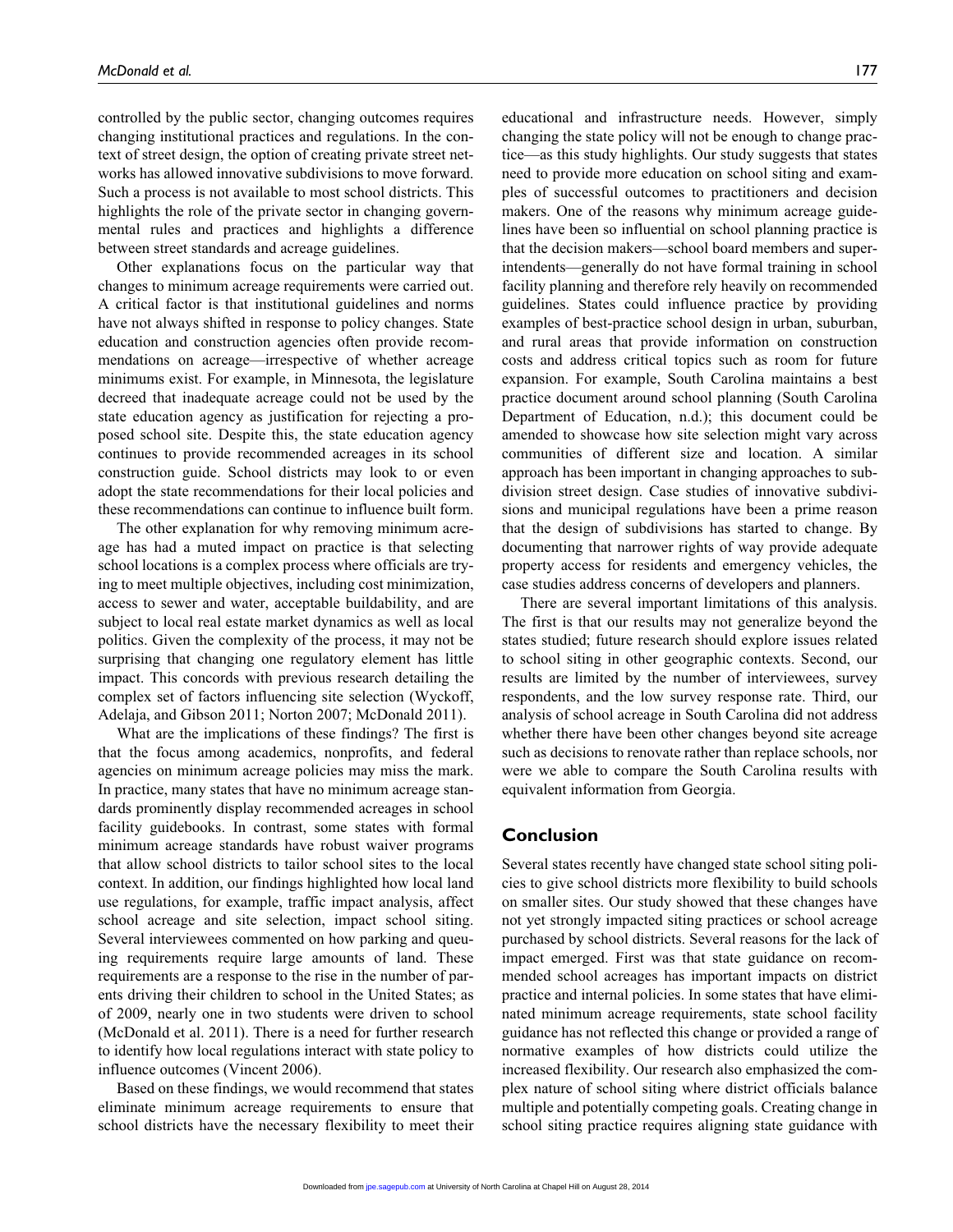state policy and providing concrete examples of "recommended" site sizes in different contexts.

### **Acknowledgments**

Dolly Soto and Rachel Russell provided research assistance on this project, for which the authors are grateful.

#### **Declaration of Conflicting Interests**

The author(s) declared no potential conflicts of interest with respect to the research, authorship, and/or publication of this article.

#### **Funding**

The author(s) disclosed receipt of the following financial support for the research, authorship, and/or publication of this article: This research was funded by a grant from the Active Living Research program of the Robert Wood Johnson Foundation.

#### **References**

- *Administration of Minimum Standards in Public Schools*, Public [Law Ed. 321.03. 1999. http://gencourt.state.nh.us/rules/state\\_](http://gencourt.state.nh.us/rules/state_agencies/ed300.html) agencies/ed300.html (accessed May 29, 2013).
- Beaumont, C. E. 2003. *State Policies and School Facilities: How States Can Support or Undermine Neighborhood Schools and Community Preservation*. Washington, DC: National Trust for Historic Preservation.
- Beaumont, C. E., and E. G. Pianca. 2002. *Historic Neighborhood Schools in the Age of Sprawl: Why Johnny Can't Walk to School*. Washington, DC: National Trust for Historic Preservation.
- Ben-Joseph, E. 2005a. *The Code of the City: Standards and the Hidden Language of Place Making*. Cambridge: MIT Press.
- Ben-Joseph, E. 2005b. On standards. In *Regulating Place: Standards and the Shaping of Urban America*, edited by Eran Ben-Joseph and T. S. Szold, 1–13. New York: Routledge.
- California Department of Education. 2000. *California Guide to School Site Analysis and Development*. Sacramento: California Department of Education.
- Council of Educational Facility Planners, International. 2004. *Creating Connections: The CEFPI Guide to Educational Facility Planning*. Scottsdale, AZ: Council of Education Facility Planners International.
- Council of Educational Facility Planners, International, and Environmental Protection Agency. 2004. *Schools for Successful Communities: An Element of Smart Growth Planning*. Scottsdale, AZ: Council of Education Facility Planners International.
- Division of Program Finance. 2003. *Guide for Planning School Construction Projects in Minnesota*. Minneapolis: Minnesota Department of Children Families & Learning.
- Ewing, R., and W. Greene. 2003. *Travel and Environmental Implications of School Siting*. Washington, DC: U.S. Environmental Protection Agency.
- Federal Highway Administration. 2011. *2009 National Household Travel Survey User's Guide*. Washington, DC: U.S. Department of Transportation.
- Filardo, M., S. Cheng, M. Allen, M. Bar, and J. Ulsoy. 2010. *State Capital Spending on PK-12 School Facilities*. Washington, DC: National Clearinghouse for Educational Facilities.
- Georgia Department of Education. 2012. *Guideline for Educational Facility Site Selection: 160-5-4-.16 (a) 6*. Atlanta: Georgia Department of Education.
- Institute of Transportation Engineers. 1997. *Traditional Neighborhood Development: Street Design Guidelines*. Washington, DC: Institute of Transportation Engineers.
- McClelland, M., and K. Schneider. 2004. "Hard Lessons: Causes and Consequences of Michigan's School Construction Boom." *Michigan Land Use Institute* (February 22).
- McDonald, N. C. 2010. "School Siting: Contested Visions of the Community School." *Journal of the American Planning Association* 76 (2): 184–98.
- McDonald, N. C. 2011. "School Siting in Suburban Areas: A Case Study of Maryland and Northern Virginia." In *School Siting and Healthy Communities: Why Where We Invest in School Facilities Matters*, edited by R. Miles, M. Wyckoff, and A. Adelaja, 27–38. East Lansing: Michigan State University Press.
- McDonald, N. C., A. L. Brown, L. M. Marchetti, and M. S. Pedroso. 2011. "U.S. School Travel 2009: An Assessment of Trends." *American Journal of Preventive Medicine* 41 (2): 146–51.
- Miles, R. 2011. "Health Impacts of School Siting: An Analytical Framework." In *School Siting and Healthy Communities: Why Where We Invest in School Facilities Matters*, edited by R. Miles, A. Adelaja, and M. Wyckoff, 13–26. East Lansing: Michigan State University Press.
- Moore, R. 2006. "Playgrounds: A 150-Year-Old Model." In *Safe and Healthy School Environments*, edited by H. Frumkin, R. J. Geller, I. L. Rubin, and J. Nodvin, 86–103. New York: Oxford University Press.
- National Council on Schoolhouse Construction. 1964. *Guide for Planning School Plants*. Planning school plants. East Lansing: National Council on Schoolhouse Construction.
- New Hampshire Department of Education. 2006. *Manual for Planning and Construction of School Buildings*. Concord: New Hampshire Department of Education.
- Norton, R. K. 2007. "Planning for School Facilities: School Board Decision Making and Local Coordination in Michigan." *Journal of Planning Education and Research* 26 (4): 478.
- Salvesen, D., and P. Hervey. 2003. *Good Schools—Good Neighborhoods*. Chapel Hill, NC: Center for Urban and Regional Studies.
- South Carolina Department of Education. n.d. *Best Practices for Site Selection and Planning*. Columbia: South Carolina Department of Education.
- Southworth, M., and E. Ben-Joseph. 2003. *Streets and the Shaping of Towns and Cities*. Washington DC: Island Press.
- Strayer, G. D., and N. L. Engelhardt. 1929. "Public Education and School Building Facilities." In *Regional Plan of New York and Its Environs, Volume VII*. New York: Committee on Regional Plan of New York and Its Environs.
- Taylor, J. L. 1958. *School Sites: Selection, Development, and Utilization*. Washington, DC: U.S. Dept. of Health, Education, and Welfare, Office of Education.
- U.S. Environmental Protection Agency. 2011. *School Siting Guidelines*. Washington, DC: U.S. Environmental Protection Agency.
- U.S. Green Building Council. 2011. *LEED 2009 for Neighborhood Development*. Washington, DC: U.S. Green Building Council.